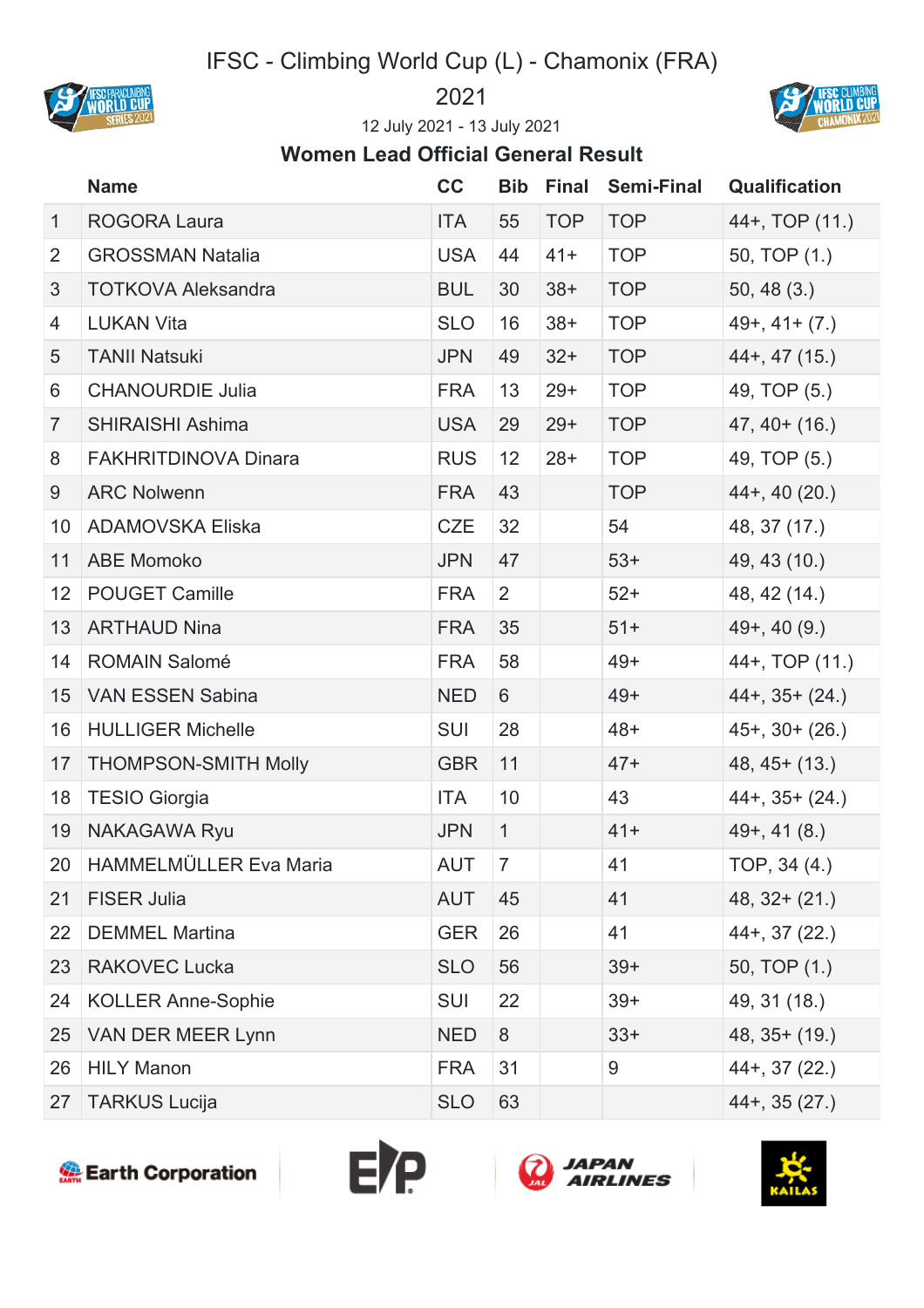|    | <b>Name</b>                      | cc         |                | <b>Bib Final Semi-Final</b> | Qualification         |
|----|----------------------------------|------------|----------------|-----------------------------|-----------------------|
| 28 | <b>DOUMONT Heloïse</b>           | <b>BEL</b> | 3              |                             | $48, 24 + (28.)$      |
| 29 | <b>GIBERT Fanny</b>              | <b>FRA</b> | 50             |                             | $44+$ , 34 (29.)      |
| 30 | <b>CUYPERS Celine</b>            | <b>BEL</b> | 19             |                             | $45, 26 + (30.)$      |
| 31 | <b>BERTONE Oriane</b>            | <b>FRA</b> | 39             |                             | $38+$ , $35+$ $(31.)$ |
| 32 | <b>KÜMIN Andrea</b>              | <b>SUI</b> | 21             |                             | $44+$ , 30+ (32.)     |
| 33 | <b>SMETANOVA Michaela</b>        | <b>CZE</b> | 15             |                             | $42+$ , $34+$ (33.)   |
| 34 | <b>MORONI Camilla</b>            | ITA        | 54             |                             | $38+$ , $35(34)$      |
| 35 | <b>MEUL Hannah</b>               | <b>GER</b> | 52             |                             | $44+$ , 30 $(35.)$    |
| 36 | <b>MELLADO QUINTEROS Ignacia</b> | <b>CHI</b> | 51             |                             | $44+$ , 27 (36.)      |
| 37 | <b>SLEMENSEK Tjasa</b>           | <b>SLO</b> | 18             |                             | $44+$ , $24+$ (37.)   |
| 38 | <b>WIENAND Roxana</b>            | <b>GER</b> | 57             |                             | $32+$ , 31 (38.)      |
| 39 | <b>ELHADJ MIMOUNE Selma</b>      | <b>FRA</b> | 23             |                             | $43+$ , $28+$ (39.)   |
| 40 | <b>STERRER Franziska</b>         | <b>AUT</b> | 48             |                             | $30, 32 + (40.)$      |
| 41 | <b>DUFFY Julia</b>               | <b>USA</b> | 46             |                             | $38+$ , $28+$ (41.)   |
| 42 | PÖTZI Mattea                     | <b>AUT</b> | 17             |                             | 35, 30 (42.)          |
| 43 | <b>SKUSEK Lana</b>               | <b>SLO</b> | 36             |                             | $44, 24 + (43.)$      |
| 44 | DÖRFFEL Lucia                    | <b>GER</b> | 60             |                             | $29, 30 + (44.)$      |
| 45 | <b>EGLI Zoé</b>                  | <b>SUI</b> | 62             |                             | $28+$ , 30+ (45.)     |
| 46 | <b>WATILLON Lucie</b>            | <b>BEL</b> | $\overline{4}$ |                             | $42, 24 + (46.)$      |
|    | 47   ØVRE-EIDE Sunniva           | <b>NOR</b> | 27             |                             | $43+$ , 22+ $(47.)$   |
| 48 | <b>LERONDEL Saula</b>            | <b>FRA</b> | 38             |                             | 29, 28 (48.)          |
| 49 | <b>MARTÍNEZ ALMENDROS Iziar</b>  | <b>ESP</b> | 59             |                             | $29+$ , 25 (49.)      |
| 50 | <b>AGUADO Valentina</b>          | <b>ARG</b> | 14             |                             | $31+, 24+(50.)$       |
| 50 | <b>KREMER Valeri</b>             | <b>ISR</b> | 20             |                             | $31+$ , $24+$ (50.)   |
| 52 | <b>ATKINS Käthe</b>              | <b>GER</b> | 34             |                             | $28+$ , $26+$ (52.)   |
| 53 | <b>HAFSAAS Tina Johnsen</b>      | <b>NOR</b> | 25             |                             | $36+$ , 0 (53.)       |
| 54 | <b>LEMVIK Edel</b>               | <b>NOR</b> | 33             |                             | $28+$ , $24+$ (54.)   |
| 55 | <b>COSCOY Cloe</b>               | <b>USA</b> | 41             |                             | $29+$ , 24 (55.)      |
| 56 | <b>TORRES ILLAMOLA Aida</b>      | <b>ESP</b> | 53             |                             | 30, 22(56.)           |
| 56 | <b>MONSECH GASCA Rut</b>         | <b>ESP</b> | 9              |                             | 30, 22(56.)           |
| 58 | <b>CONTRERAS Alejandra</b>       | <b>CHI</b> | 61             |                             | $27+$ , $24+$ (58.)   |